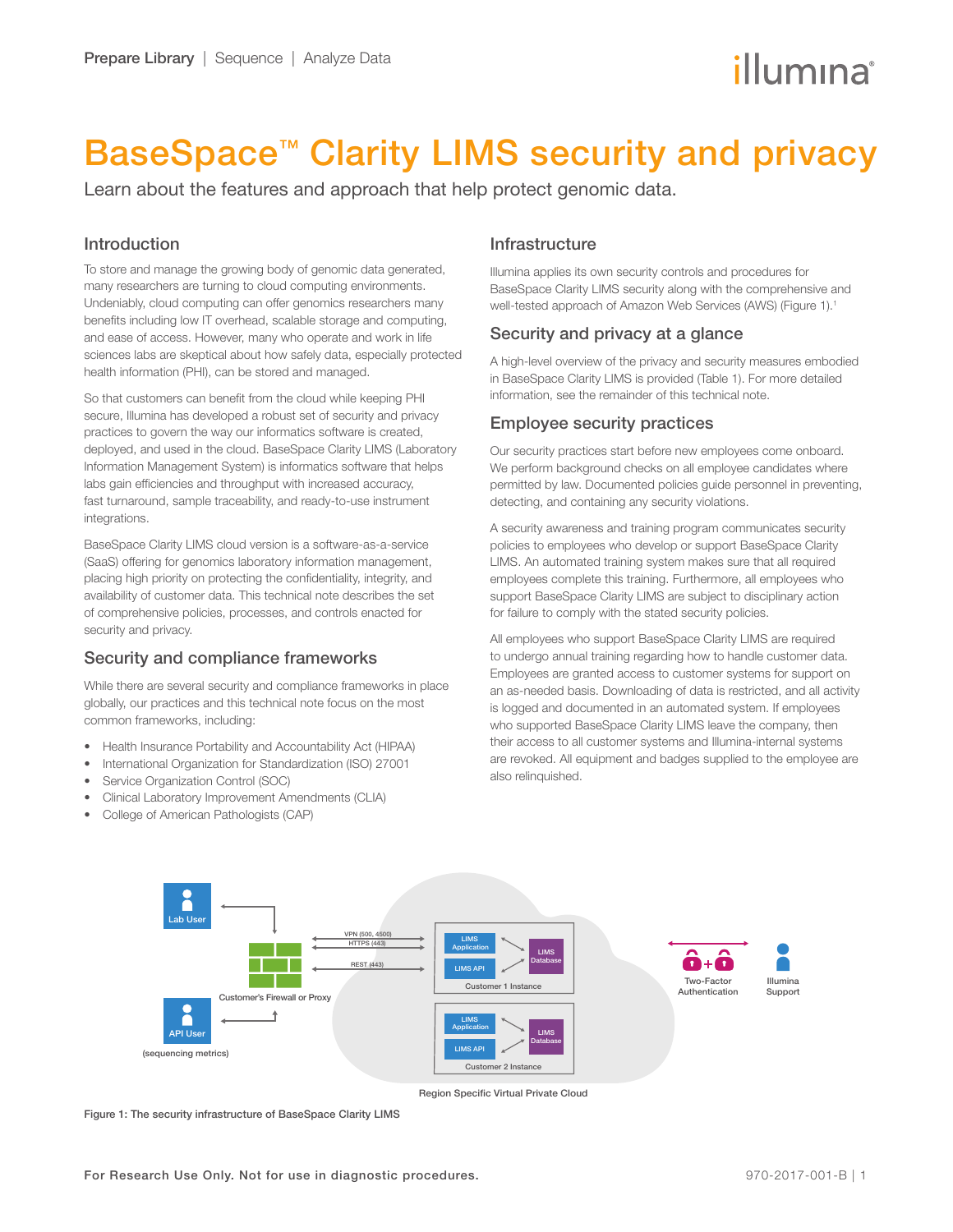#### Table 1: BaseSpace Clarity LIMS security and privacy checklist

| Internal and procedural     |          |                                                                       |                |
|-----------------------------|----------|-----------------------------------------------------------------------|----------------|
| Employee background checks  | X        | Monitoring                                                            | X              |
| Security policies           | X        | Incident response                                                     | X              |
| Access control              | X        | Anti-malware                                                          | X              |
| Application                 |          |                                                                       |                |
| Access control              | X        | Disaster recovery                                                     | X              |
| Encryption at rest          | X        | Data backup                                                           | X              |
| Logging of activity         | X        | Data integrity                                                        | X              |
| Third-party pen test        | X        | Code review/test                                                      | X              |
| Multi-factor authentication |          | Network                                                               | X              |
| Role-based access control   | X        | Encryption in transit                                                 | X              |
| Password controls           | X        | Encryption at rest                                                    | X              |
| Session management          | X        | Network segmentation                                                  | X              |
| Anti-malware                | X        |                                                                       |                |
| Facility                    |          |                                                                       |                |
| ISO 27001                   |          | Compliance                                                            |                |
| <b>SOC</b>                  | X        | <b>HIPAA</b>                                                          | X              |
| HIPAA (US)                  | $\times$ | AT 101 audit                                                          |                |
| Secure facilities           | X        | Will sign business associate<br>agreement with Amazon Web<br>Services | X              |
| <b>Backups</b>              | X        | European union data                                                   | Х <sup>а</sup> |
| Disaster recovery plans     | X        |                                                                       |                |
| a. For Germany and Ireland  |          |                                                                       |                |

## Facility-related measures

Several information security management systems are in place at our facilities to provide an efficient and secure workplace for employees and information assets.

#### ISO 27001:2013

ISO 27001:2013 is an information management security standard that seeks to place all information security management under the governance of management, so that processes and policies are consistently and reliably deployed and enforced. The standard dictates how data are stored, managed, and how information assets are disposed of. The policies in place for ISO 270001:2013 also establish clear standards for access control, password management, and network security. Illumina follows guidelines in accordance with ISO 27001:2013, and the location in which BaseSpace Clarity LIMS is developed is in the process of being audited.

#### HIPAA

Our facilities are in compliance with HIPAA and general best practices:

- Our buildings are monitored 24 hours a day. Building is key-card accessed from both the front door of the building and the front door of our office.
- Our offices have a monitored security system.
- Computers used to access or store PHI are password protected and have full-disk encryption turned on.
- Any access from outside the office is via a secure Virtual Private Network (VPN).

### Development of BaseSpace Clarity LIMS cloud

The software is developed and tested to create a sound, usable, and predictable experience for users. The software development process for BaseSpace Clarity LIMS determines prioritization of features and functionality and bug fixes based on business needs and customer input. We use an Agile methodology to develop BaseSpace Clarity LIMS. The particular implementation of the Agile manifesto is Scrum, which is a widely used and accepted method of running the development process.

The major features of Agile include short development cycles called sprints, the ability to change and adapt to marketing and technical needs, and constant review and improvement of the process. After completion, all code changes are reviewed by at least two other developers, except in the case of tiny wording changes. The review process helps developers identify issues in the code base, or use of code patterns that are not up to standards. Code that is not up to standards will be revised and reviewed until it meets standards.

The Agile methodology allows for multiple checkpoints to ensure the system delivered meets or exceeds customer expectations. The quality assurance measures in place help to make sure that systems delivered are fit for their given purpose, and that the processes used are correct and suitable.

## Implementation and updates of BaseSpace Clarity LIMS cloud

From time to time, Illumina will release bug fix patches to BaseSpace Clarity LIMS customers. When upgrades are released, Illumina will schedule them during a short upgrade window with as much notice as possible shortly after the patch is released. Note that as a part of major software releases, the following may also be upgraded:

- Underlying operating system version
- Underlying database technology version
- Proxy software or related components version
- Illumina-specific tooling version (anti-virus, logging, intrusion detection, backups)

## Security practices in BaseSpace Clarity LIMS

BaseSpace Clarity LIMS includes several features and measures to promote safety and privacy of PHI data.

#### Access control

Laboratory work requires staff with a diverse set of skills who work on a wide array of tasks. To prevent error, data loss, or tampering, regulations such as 21 CFR Part 11 require that system access be restricted based on which roles require access and the system tasks those roles are required to complete. For instance, technicians responsible for quality control or sample accessioning only should not have access to system functionality for completing a sequencing run or analysis results. BaseSpace Clarity LIMS includes configurable access control. Users with the proper permissions can configure access such that only those who are required see certain areas of the application.

As for access of customer data to internal staff, access is granted on an as-needed basis only. If the customer database is needed to reproduce an issue, development will write a script to remove any sensitive data before using the database for internal testing to avoid any possible breach in security.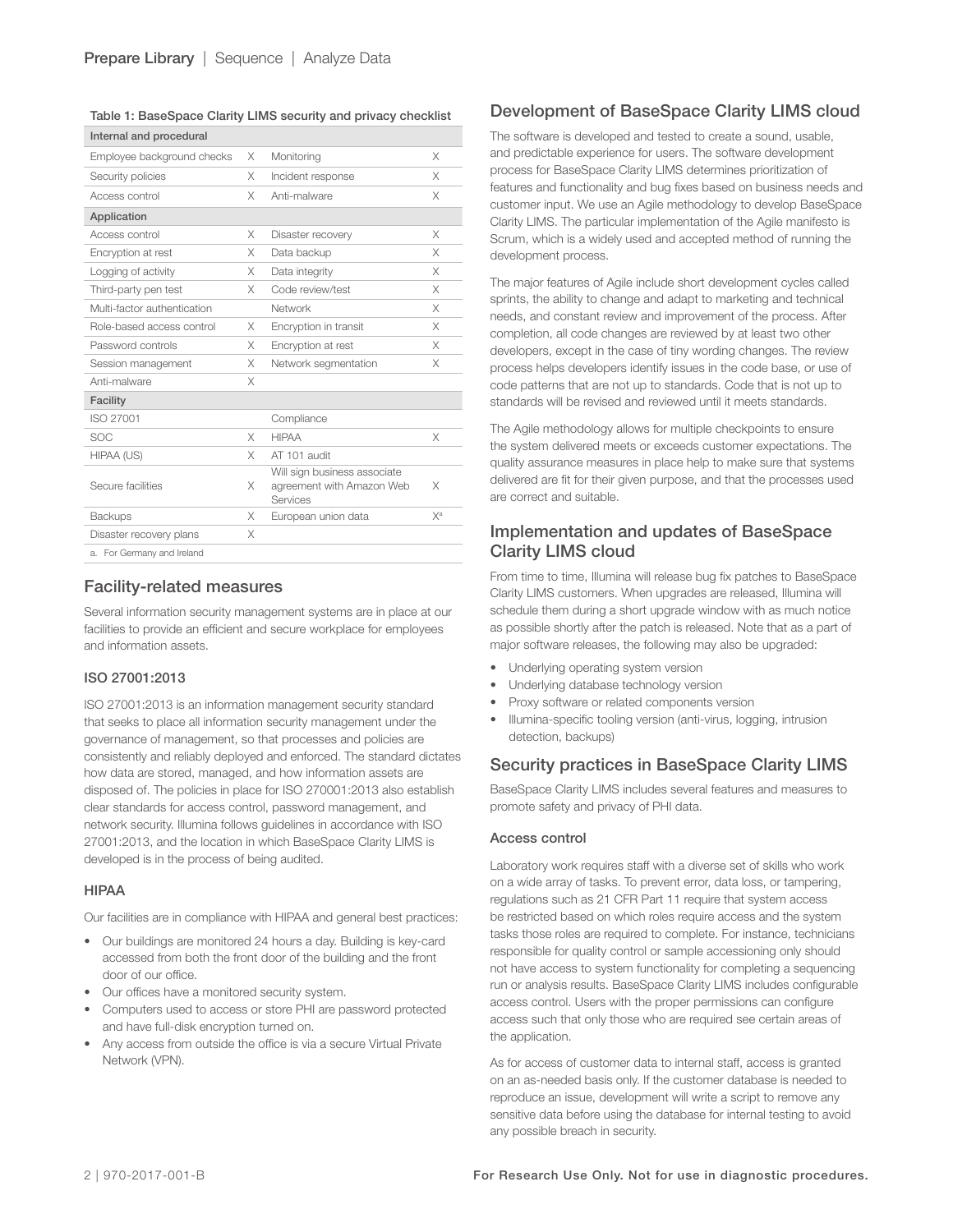#### Encryption at rest

When data are at rest, BaseSpace Clarity LIMS uses Advanced Encryption System (AES)-256 to protect data. AES-256 is a wellknown encryption system that is easy for developers to use but difficult for hackers to crack because of its lengthy 256-character key. AES-256 is reliably used in financial, government, and healthcare industries throughout the world.

#### Encryption in transit

To protect data in transit, BaseSpace Clarity LIMS uses Transport Layer Security (TLS). TLS is a standard and well-established technology for encrypting the link between a web server and a web browser. Like AES-256, TLS is reliably used in many industries, including healthcare.

#### Activity logging

In any lab, sample traceability is important, but it becomes even more important when working in compliance-driven environments. BaseSpace Clarity LIMS supports compliance by producing an audit trail of any sample in the system.

An audit trail is a detailed account of the sample and every action taken on the sample since its creation in the LIMS. Labs can use the audit trail produced in BaseSpace Clarity LIMS to inform system reporting or to satisfy audit requirements. The audit trail in BaseSpace Clarity LIMS details all events in the lifetime of a sample:

- Date and time of sample acquisition and upload
- Lab users responsible for any actions taken on the sample
- Reagents used with the sample

#### Authentication

BaseSpace Clarity LIMS uses a single-factor authentication process. Users log on via a web portal using their credentials. Organizations can integrate their corporate passwords process such that BaseSpace Clarity LIMS users can log onto the system using their corporate passwords and LDAP process. Integrating with LDAP is available as part of BaseSpace Clarity LIMS Enterprise.

#### Session management

BaseSpace Clarity LIMS includes a session management feature to automatically lock after 30 minutes of inactivity. This feature is configurable by users with admin privileges.

#### Prevention of network and application vulnerabilities

Boundary controls monitor and regulate communications and the external boundary of the network, and at key internal boundaries. These boundary controls employ rule sets, access control lists, and configurations to enforce the flow of information to specific information system services. Access control lists, or traffic flow policies, are established on each managed interface to regulate the flow of traffic. Additional controls include:

- Periodic network scanning
- Policy against use of email for data delivery, mitigating risk from attachments that could contain malware
- Prioritized response for critical security issues

#### Third-party validation (pen test)

Third-party pen (penetration) tests simulate an attack on a system's deployment and are a good way to test defenses actively. Illumina employs an unbiased third party to conduct penetration tests annually or as substanital change warrants. After the vendor finishes the test, Illumina receives a comprehensive report, detailing the results. The test includes information about the test, how far the tester was able to breach, if at all, our defenses, and suggestions for mitigating any issues.

#### Data integrity

Customer databases are backed up 24 times per day, thereby decreasing the risk of data loss. In addition, the system contains logging that notifies us when data are altered. If improper alteration is detected, we can roll back to a previous backed up version.

#### Data backups

BaseSpace Clarity LIMS cloud undergoes a rigorous backup process to protect against data loss or disaster. Data are backed up using an automated system. Both the database and associated external data files and appropriate system configuration are backed up. Backups are stored in an S3 storage area only accessible by authorized staff only. Illumina retains three sets of backups:

- Hourly backups are retained for two days after they are created
- Daily backups are retained for one month after they are created
- Monthly backups are retained for 13 months after they are created

#### Disaster recovery

In the event of a disaster, a new hosted system will be installed and configured and the data backup will be put into place. After the new system is implemented, Illumina will work with the users of the system to test to make sure all data are in place.

We plan a disaster recovery test annually. As new versions of the software are released, it is possible that the backup and disaster recovery plan will need to change. Any necessary changes will be made to the backup and recovery system before going live with any customer data.

## HIPAA Compliance

BaseSpace Clarity LIMS was designed and implemented to support HIPAA-compliance. The United States congress enacted HIPAA in 1996, and thereafter, the United States Department of Health and Human Services implemented multiple regulations to carry out the law in practice.<sup>2</sup> Among other things, HIPAA established national standards for the security and privacy of PHI. Major provisions for HIPAA include the Security Rule and Breach Notification Rule.

The HIPAA Security Rule establishes several requirements to ensure the security and privacy of PHI. BaseSpace Clarity LIMS includes but is not limited to controls requirements (Table 1, Table 2).

#### Shared responsibilities

Illumina is responsible for protecting the infrastructure that runs all of the services offered in the AWS Cloud. This infrastructure is composed of the hardware, software, networking, and facilities that run AWS Cloud services. Part of that responsibility requires that Illumina perform